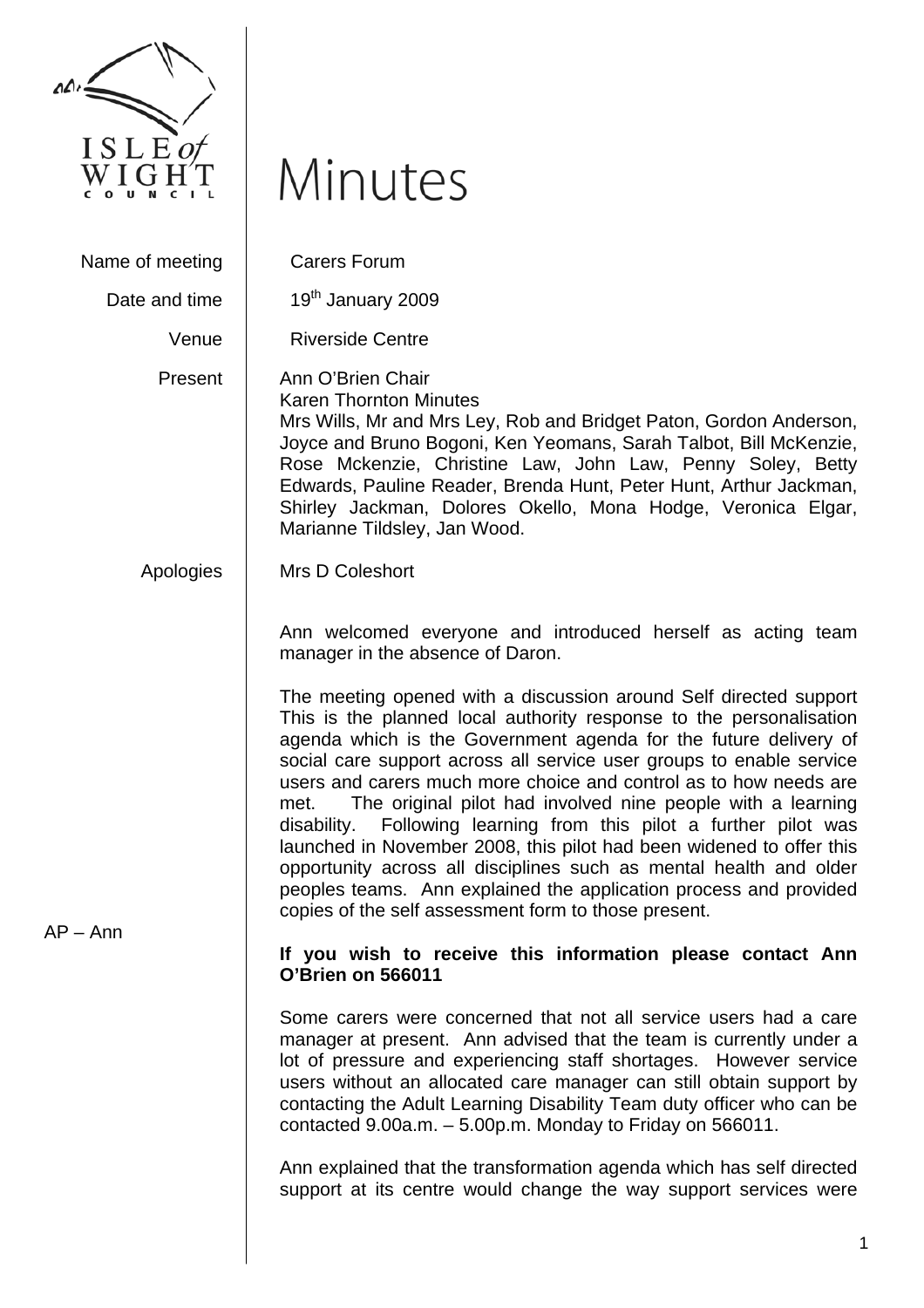delivered in the future. The aim is to provide a person centred approach and wider choice and control for the individual and their representatives. At present most traditional services are paid directly by block contracts from social services. In the future this will change, with Self Directed support the contract will be between the provider and the service user or their representative for a person centred individualised service. It will be the providers' responsibility to make its self attractive enough so that people will want to purchase the service from their budget. It is also hoped that this approach will encourage the market to develop and new opportunities will open up. People will also be able to take advantage of existing mainstream services by purchasing direct support to access this. When individuals receive their budget allocation they will be able to write a support plan detailing how they wish to spend that money  $-$  the main proviso is that the support plans meet the outcomes indicated by the shared assessment questionnaire. These outcomes reflect needs in personal care, developing independence skills, personal safety, community access and carer support There will be support available to complete this support plan. If required a broker will be able to assist. These may be independent or through the local authority. Currently both are available, as care manages can assist or independent brokers can be contacted via Jan Gavin of the Advocacy trust. A Directory of Opportunities currently available on Island is already available through Pat Ready, Person Centred planning coordinator.

Mrs Bogoni introduced the One Island questionnaire and explained she would be meeting with Sarah Mitchell regarding this. As co chairs of the partnership board Scott Hopkins and John Philips have arranged an opportunity for parents, carers and service users to speak to the Director of social services regarding their concerns and all were encouraged to attend. Copies of the questionnaire were given out. Mrs Bogoni She encouraged everyone to write to their local counsellors to complain and raised the question of whether or not the questionaire phrased in this way was legal.

AP - Ann Service Manager Suzanne Wixey is starting her new job in February and as such will be line manager for the Learning Disability Team. Her position will be that of Service manager for Disability and Self Directed Support. Ann agreed to invite Suzanne to a carer's forum.

AP - Ann

AP – Ann

AP - Ann A Safeguarding Vulnerable Adults Service – led by Lyn Turner – will be up and running in April 2009. The service will take all safeguarding referrals – a role care managers within teams are undertaking at the moment. It is expected each team will loose a member to the service, but this will enable those workers to concentrate on the investigation and prevention of safeguarding issues across all vulnerable service user groups.

> The subject of carers taking service users home after Xmas parties was raised. The Meadowbrook/Medina party started at 7.30pm with the first people being taken home at 8.30pm, and most had gone by